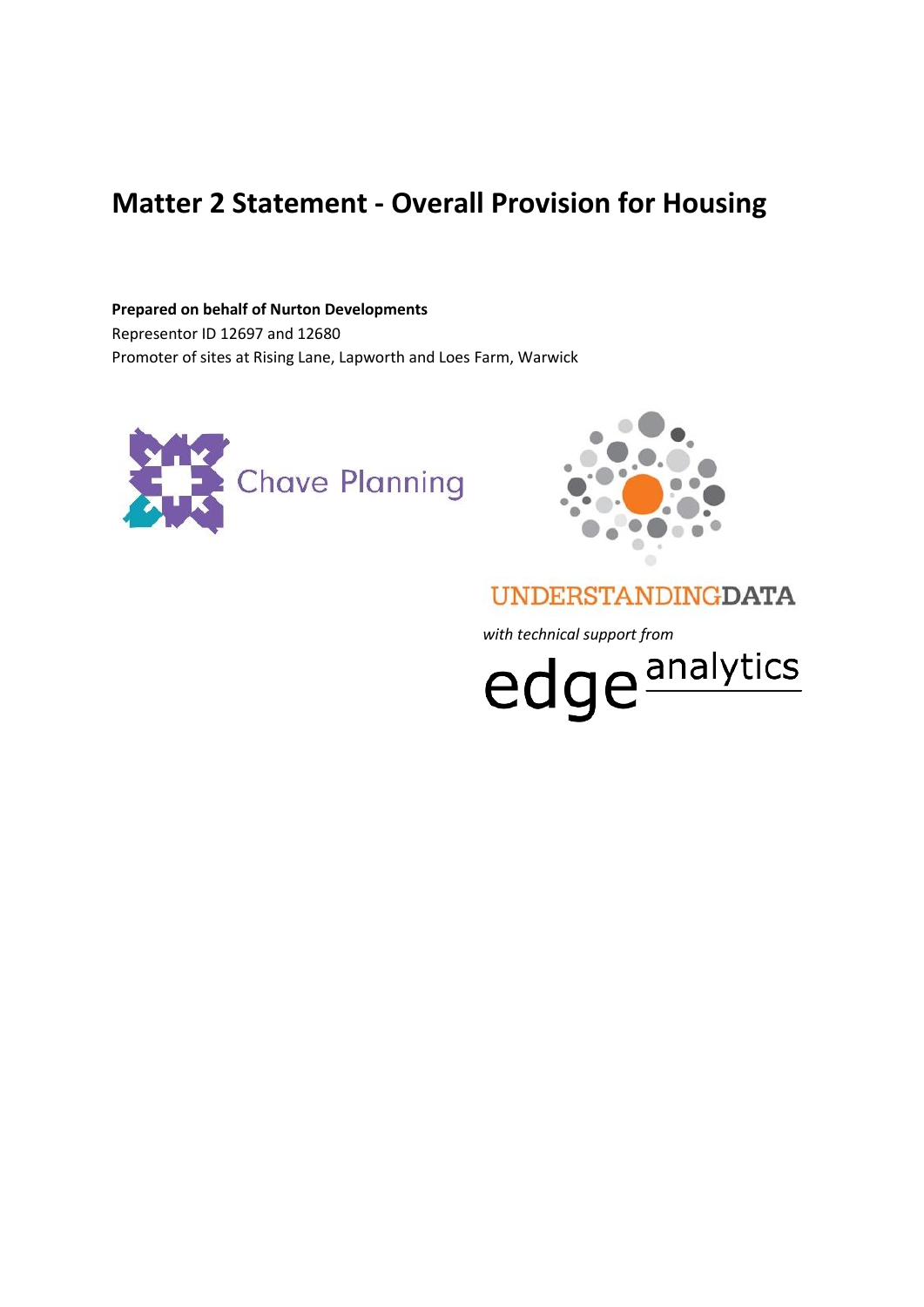*Issue: whether the Local Plan has been positively prepared and whether it is justified, effective and consistent with national policy in relation to the overall provision for housing.*

#### **1) What is the position of the authorities in the HMA regarding OAN?**

- 1. In this regard the LP and Coventry and Warwickshire SHMA discuss and recognise the issue of cross-boundary housing needs within the HMA and unmet requirements arising from neighbouring authority areas. Outside of the HMA, the LP also identifies that there may be an issue of unmet housing needs arising from the Greater Birmingham area.
- 2. Policy DS6 of the submitted Local Plan sets out a requirement for 12,860 homes over the Plan period 2011-2029, equating to 720 dwellings per annum. This annual figure is sourced from Table 51 of the 2013 Coventry and Warwickshire Joint SHMA (HO04), which set out need for each district as part of the overall HMA figure of 3,800 dwellings per annum.
- 3. The SHMA addendum (HO08) provided commentary and updated figures using the latest available data, chiefly the 2012 based sub national population projections. This increased the Coventry and Warwickshire sub regional figure to 4,004 dwellings per annum, based on a scenario which showed a part return to (higher levels of household formation) trend. It shows the Warwick element of this higher total unchanged at 720 d.p.a.

#### **2) What do population and household projections indicate?**

- 4. The SHMA (HO04) recommends a dwelling requirement of between 3,335 and 4,100 dwellings per annum 2011–2031. *"The mid-point of this range for 3,750 homes per annum would represent a reasonable level of provision across the HMA"* (p. 193). For Warwick, this is a minimum of 660 d.p.a.
- 5. The above dwelling requirements are based on the 'PROJ 1A' scenario, which is linked to the 'updated SNPP projection'. Despite being the most recent official projection available at the time of production, the 2011-based SNPP is considered inappropriate as a growth benchmark as the normally robust rules on the calculation of long-term migration, fertility and mortality assumptions were not followed. Instead, ONS applied the assumptions from the previous official forecast, the 2010-based SNPP, to a 2011 Census base population. This is unsuitable for two key reasons.
- 6. Firstly, the revisions to the historical mid-year populations and the subsequent change in the historical impact of migration have not been taken into account.
- 7. Secondly, the 2011 Census population has a different age structure to the previous 2010 based population.
- 8. Both of these issues mean that the 2011-based projection is not sufficiently robust to underpin any analysis of long-term housing requirements.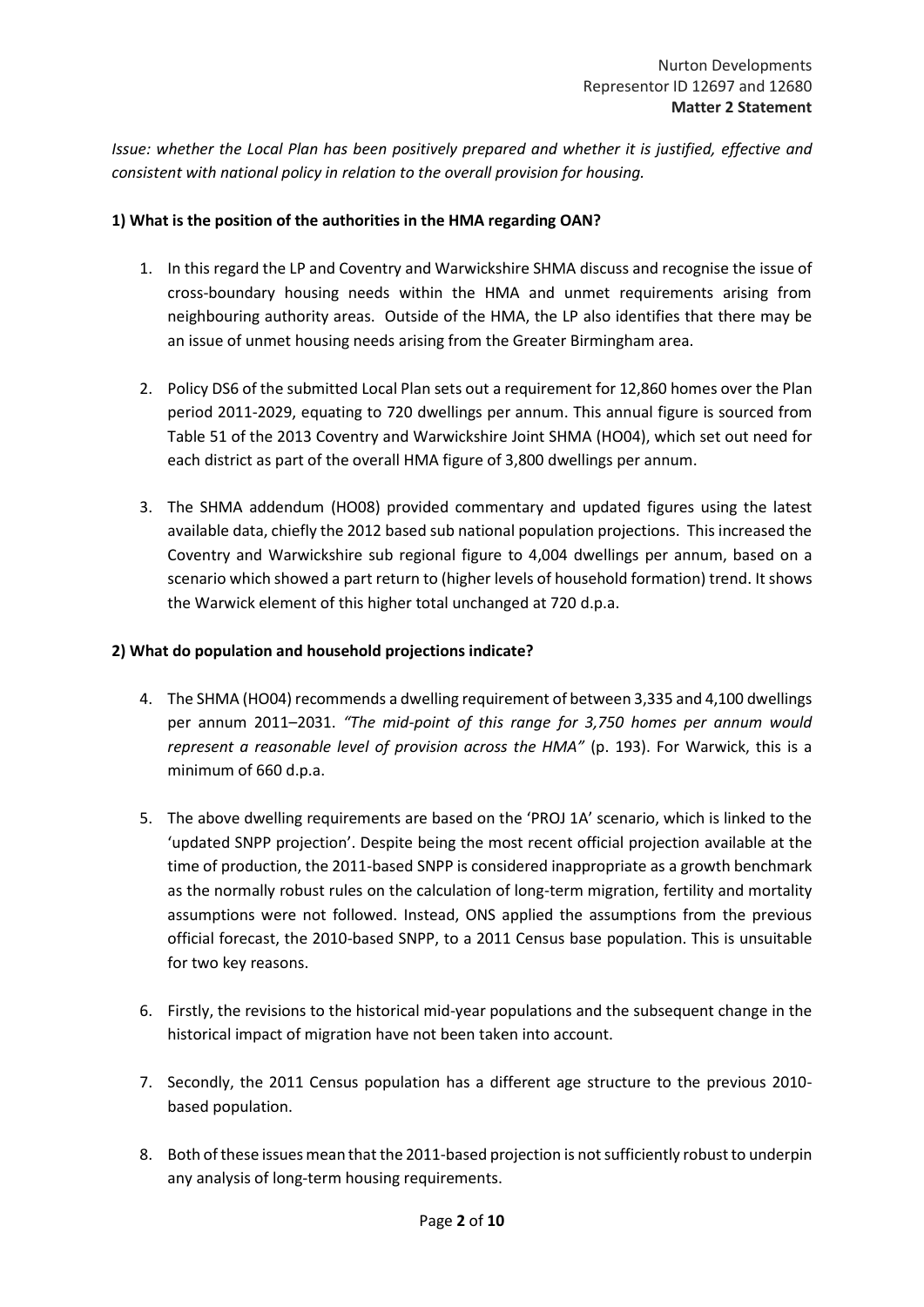*3)* **How do the recently published 2012-based household projections affect the situation?** *N.B. the 2012-based household projections and an information note produced by the Council at the request of the Inspector are available on the Council's website http://www.warwickdc.gov.uk/downloads/file/2516/exam\_4\_- \_wdc\_paper\_re\_clg\_2012\_based\_household\_projections* 

9. In policy terms, paragraph 015 of the National Planning Policy Guidance confirms the status of the newly released subnational household projections. They reflect the current best understanding of recent trends and act as a starting point. However they need to be tested by local data.

## **4) Does the Coventry and Warwickshire Joint SHMA 2013 and Addendum of 2014 provide a robust evidence base for OAN in the HMA and individual authorities? What factors were taken into account and is the methodology appropriate?**

- 10. The SHMA Addendum (HO08) was produced to consider and take account of the 2012-based sub-national population projections from ONS to test overall the OAN for housing.
- 11. This found a small increase in projected households and dwellings at the sub regional level (para 2.22 & Figure 6) but did not compare like with like as the SHMA addendum (HO08) did not make the same adjustment for stronger household formation, a reduction in overcrowding or higher potential delivery of affordable housing. The original SHMA (HO04) made these adjustments, chiefly explained in para 11.15-11.16. The lack of adjustment in the SHMA Addendum is a critical change in approach which is not fully explained or justified.
- 12. Figure 14 of the SHMA Addendum does model possible uplifts from market signals and economic issues, but this is not applied to the new baseline (2012 SNPP based) scenario, which is then expressed as the sub-regional total.

## **5) What are the assumptions in terms of population change, migration, household size and household formation rates? Are these justified?**

- 13. Warwick and Stratford upon Avon District Councils both implemented housing moratoria to constrain previous high levels of housing completions contrary to prevailing RSS policies of concentration on larger urban centres.
- 14. The evidence base work does not properly address the lasting impact of this artificial constraint.
- 15. The SHMA (HO04) acknowledges the housing moratorium in two places, para 6.9 & 6.45. There is a further reference in passing in 11.23 with regard to impact on Rugby.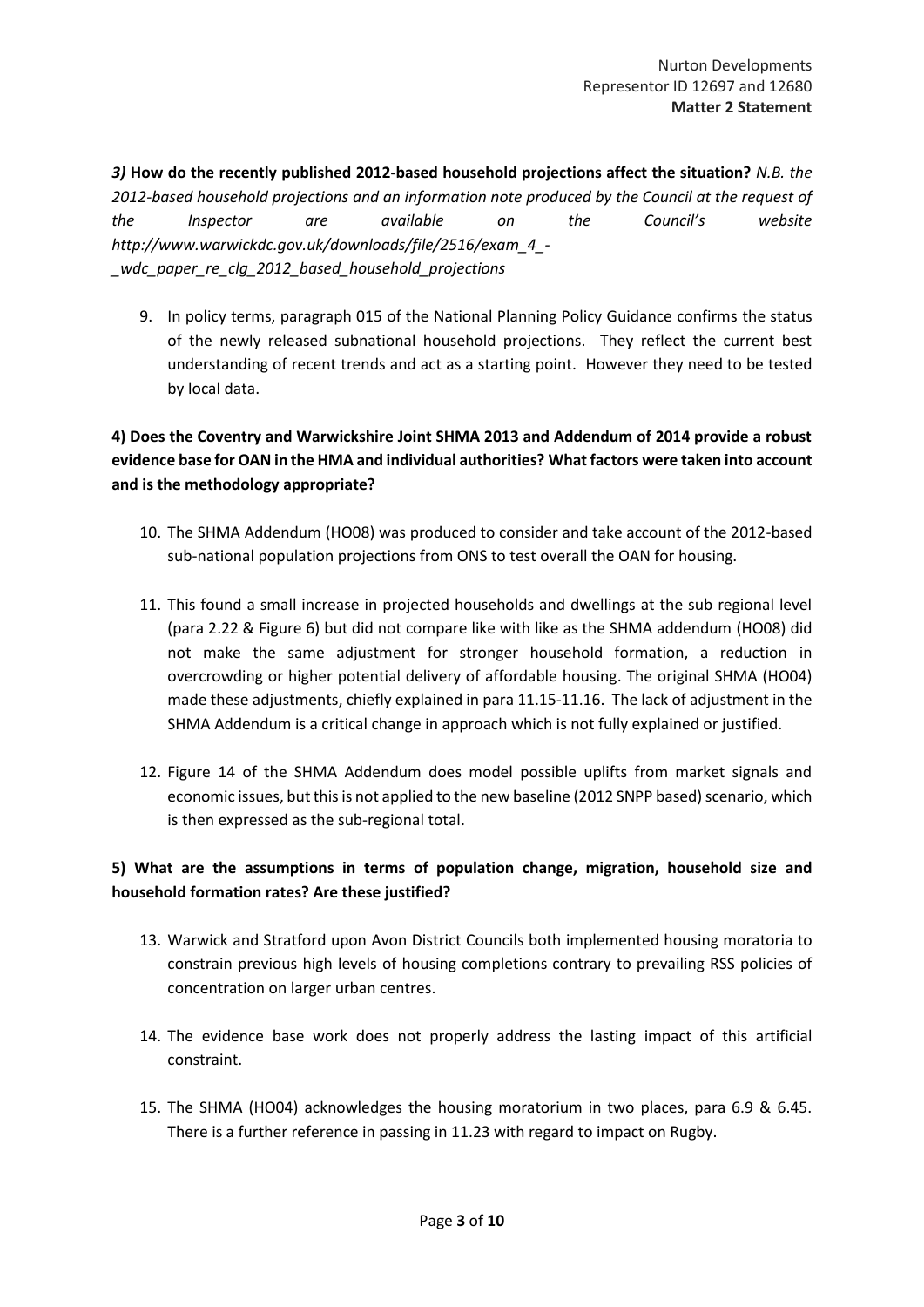- 16. Table 102 past trends in net in migration (HO04) shows the very clear impact of the housing moratorium on Warwick. It highlights that the ten year average was +870, while the five year average was +40.
- 17. This clear assessment is not really discussed or explored in any meaningful way either by GL Hearn in their SHMA work, or by the local plan itself. What then, was the impact of the housing moratorium applied between September 2005 and February 2009?
- 18. The annual population change in Warwick pre-moratorium was an average of 2,125 people per annum (2001-2005)
- 19. For the period of the moratorium (2005-2009) this was an average growth of 900 people per annum.
- 20. After the moratorium (2009-2013) this fell again to an average of just 75 people per annum.
- 21. This graph below shows this fall of population, measured as annual difference between midyear population estimates, net migration measured as the sum of international, internal and other changes including (UPC 2002-2010) and housing completions (sourced from the SHMA).



**Figure 1 Warwick DC 2005 -2009 Moratorium impacts**

*Source Nomisweb & ONS & C&WJSHMA (HO04)*

- 22. The impact of the moratorium period is striking.
- 23. Firstly on completions. As would be expected the reduction in supply was not instant, but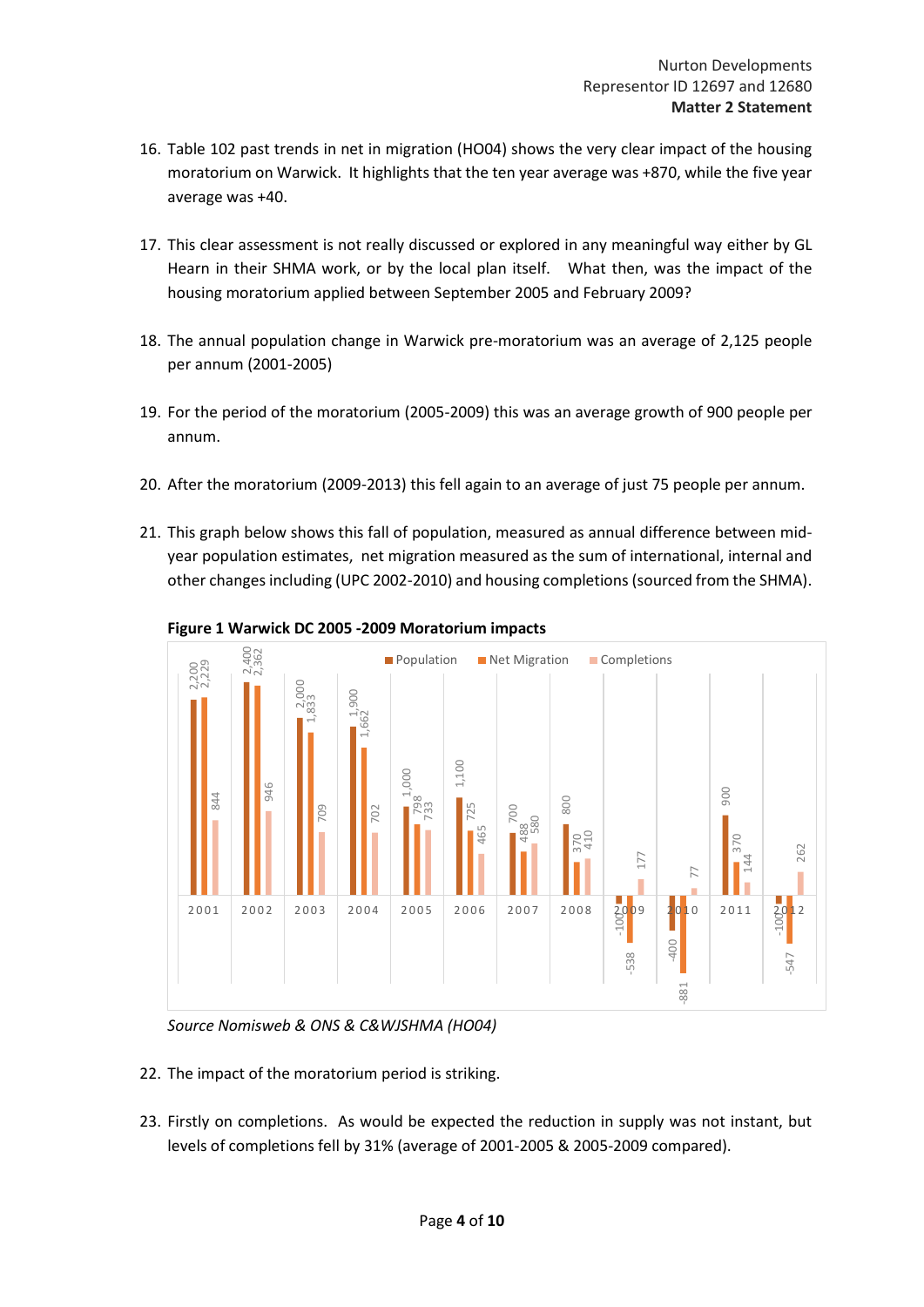- 24. The effect of this constraint, and the additional impact of the economic climate saw completion levels continue to fall significantly even after the lifting of the moratorium.
- 25. This is in contrast to the other parts of the sub region. The housing completions for the rest of sub region were 27% lower 2009-2012 compared to 2001-2012 but for Warwick this same figure is 75% lower (based on analysis of Table 14 net completions (HO04)).
- 26. Looking at population and migration shows consistent and equally striking reductions.
- 27. Warwick DC, in their use and interpretation of the SHMA evidence, have not given enough consideration or explanation to the moratorium's clear impacts. The plan's housing target is based on low levels of population and migration change directly linked to the effects of the moratorium, which is also exacerbated by the impacts of the national recession.
- 28. As a minimum, the 10 year migration scenario goes some way to presenting a more reasonable and realistic likely level of population and migration change in the future.
- 29. PROJ 2 (10 year migration) gives the equivalent figure to 725 (unadjusted) to PROJ1A (SNPP updated) 660 and its equivalent of 720 d.p.a. adjusted (HO04).
- 30. Applying the same simple uplift gives a d.p.a. target of 785. This should be seen a minimum to represent the basic demographic need, with the GL Hearn SHMA adjustment. It does not make a judgement on whether further uplift should be applied for affordability issues, and to meet other unmet needs from neighbouring authorities.
- 31. A further assumption that requires adjustment, is that used by GL Hearn in the SHMA work around headship rates. The part-return to trend and other 'hybrid'/indexed approaches are not appropriate as they are inconsistent and not uniformly applied/approached in the same way by different organisations.
- 32. In light of the headship rates that GL Hearn has used, we would recommend a closer scrutiny of the most recent household-growth projections and the application of the 2012-based headship rates to a range of alternative growth scenarios.

#### **6) How has the issue of unattributable population change been dealt with and is this justified?**

- 33. From looking at the data presented in the SHMA (HO04), the UPC adjustment is clearly included within the net migration assumptions – this is appropriate and is consistent with the approach used by Edge Analytics.
	- a. In the formulation of the trend scenarios based on historical data, the UPC element is a complicating factor as it represents a change in the historical population that is not explicitly assigned to one of the four components of population change: births, deaths, internal migration or international migration. However, between successive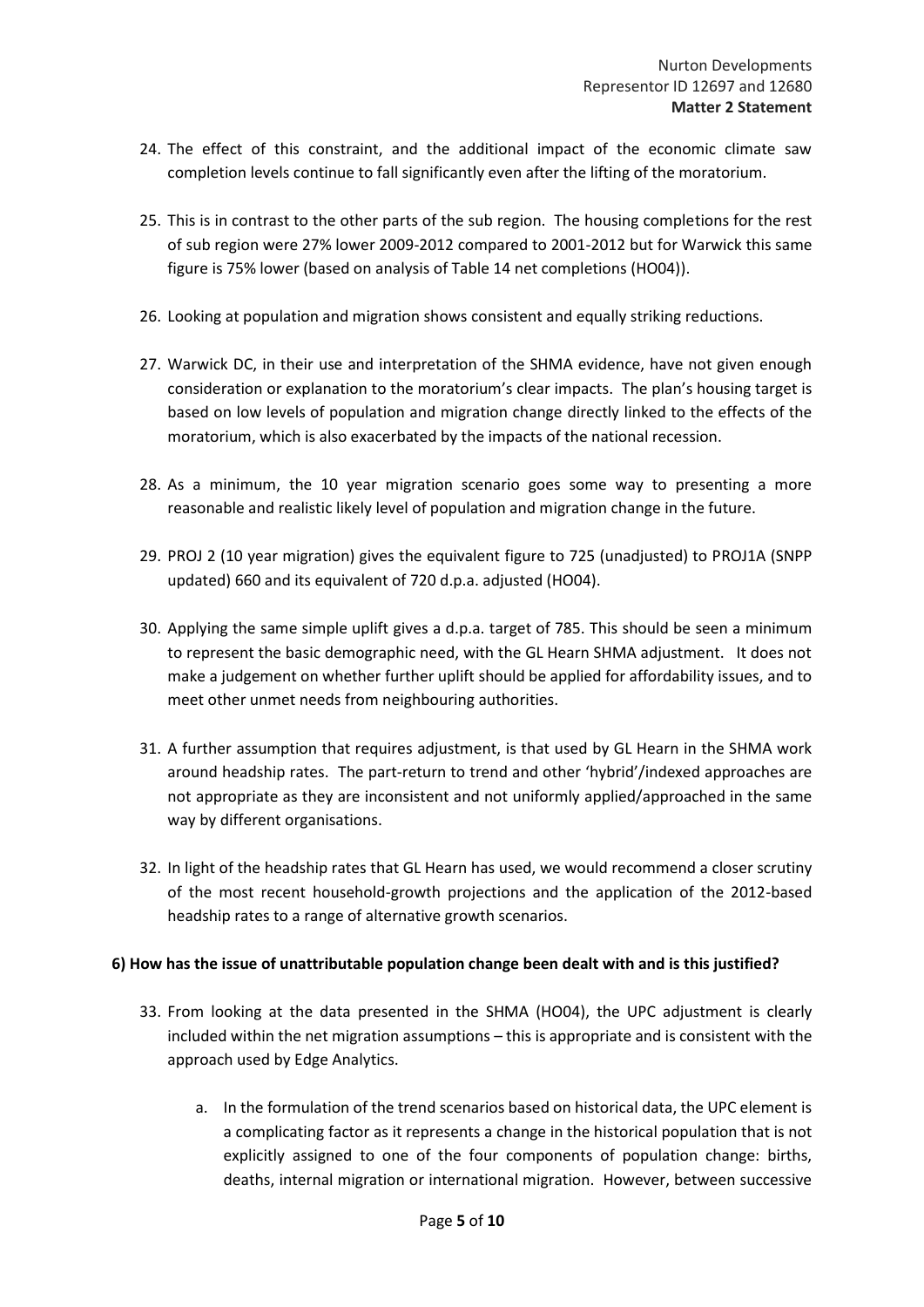censuses, births and deaths are accurately recorded in vital statistics registers and provide a robust measure of population growth due to 'natural change' (the difference between births and deaths). Furthermore, internal migration data are derived from GP registers, providing an accurate representation of population movement between local authority areas, albeit with some issues with regard to potential under-registration in young adult age-groups.

- b. In contrast, international migration is the most difficult component to estimate with confidence and this has been reflected in the extensive Migration Statistics Improvement Programme (MSIP) that ONS has undertaken to review and revise its methods for estimating immigration and emigration to and from local authority areas.
- c. On the assumption that births, deaths and internal migration have been robustly measured between the 2001 and 2011 Census, the UPC 'adjustment' that followed the 2011 Census count is most likely associated with the mis-estimation of international migration. Edge Analytics therefore includes the UPC element within the net international migration assumptions in the formulation of its alternative trend scenarios.
- 34. The SHMA addendum (HO08) does not carry this approach forward, although there is some evidence of international migration levels in Coventry being higher than the latest ONS projections.

#### **7) What are the assumptions regarding economic/employment growth and are these justified?**

35. The SHMA addendum (HO08) contains a fairly simple dismissal (5.25) of the higher levels of economic growth suggested by Cambridge Econometrics with no real rationale. This does not seem to match the aspiration of either the local LEP, the council or the recognised strength of the Warwick economy.

#### **8) How have market signals and affordable housing needs been taken into account?**

- 36. The SHMA (HO04) and SHMA addendum (HO08) clearly highlight that the authors accept that market signal pressure within the sub region, and particularly Warwick require an upward adjustment in response. This is always going to be a matter of some debate and differing views, as there is no single methodology to convert this point of principle into a revised housing target.
- 37. While the SHMA makes this adjustment, raising the Warwick figure by 60 d.p.a from 660 to 720 d.p.a., the SHMA addendum does not make the same recommendation.

**9) What effect have all of these factors had on the figures for OAN in individual authorities and the HMA as a whole? i.e. how have household/population projections been adjusted?**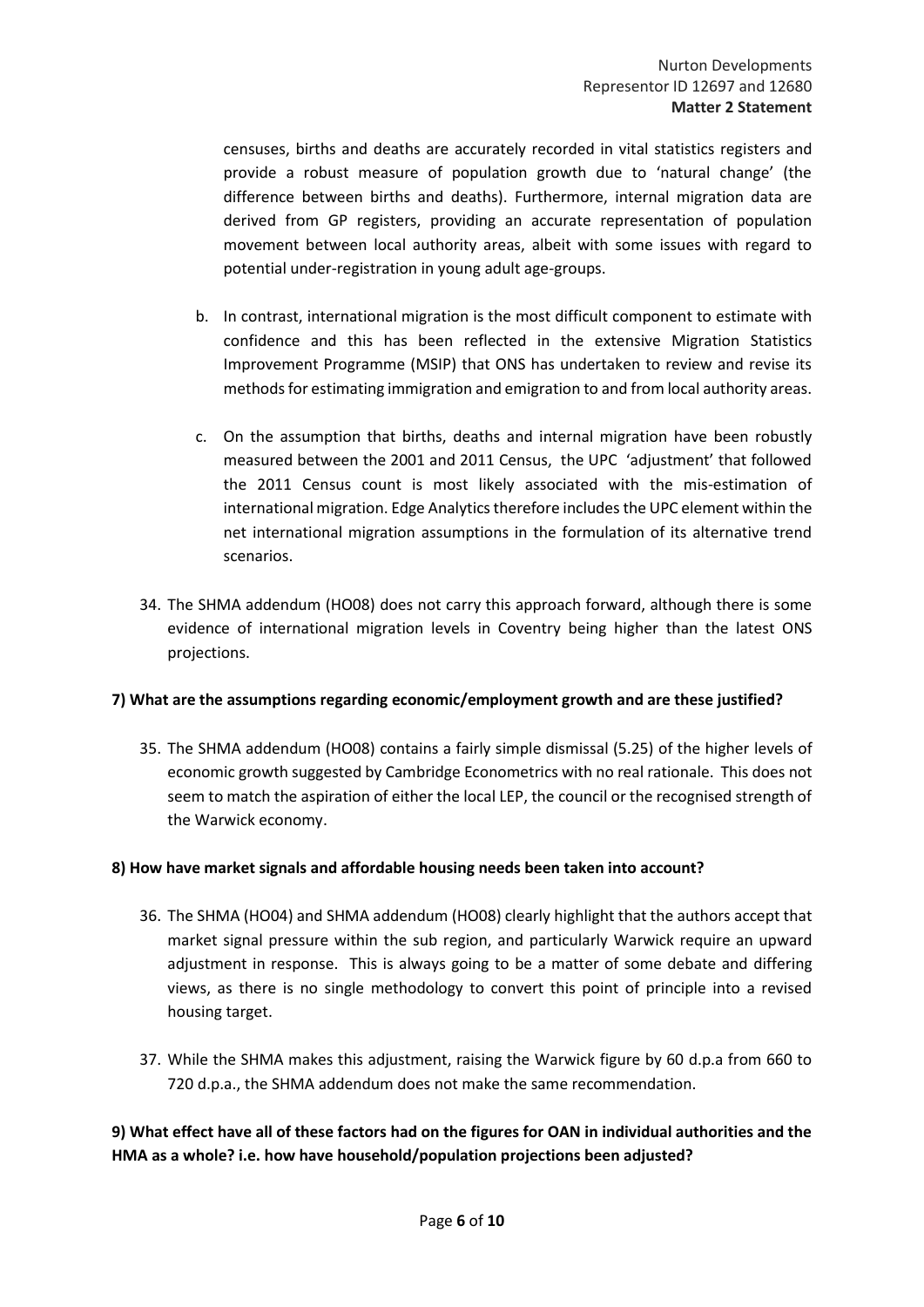- 38. High housing completion rates in the early part of the 2000s were matched by higher population and net migration figures, which give an indication of the attractiveness of both the local market and the ability of the sector to deliver sites and houses. This, added to artificial constraint in the area due to the housing moratorium and the pressures from continued issues of affordability, economic potential and unmet need, mean that the demographic assessment of household change has to be tested and considered against possible adjustments.
- 39. The SHMA (HO04) set the local authorities some key challenges to interpret and test the key findings and recommendations within both the main report (2013) and the 2014 addendum. These were para 7.79, 11.22 & 11.25 (HO04) and 5.27 & 5.32 (HO08).
- 40. It is not clear that Warwick DC has addressed these challenges sufficiently, and there has been no further adjustment by Warwick DC to the SHMA (HO04) derived 720 d.p.a figure.

#### **10) Will there be unmet needs? Specifically what is the situation in Coventry?**

41. As set out in our response to Matter 1, Q10; as a minimum there is presently an unmet need of 4,680 homes which will have to be accommodated beyond Coventry's administrative boundary. This is in addition to the 7,100 homes that cannot be accommodated within the urban area of Coventry and may be added to the overspill, subject to the review of Coventry's Green Belt.

#### **11) Will these needs be met elsewhere in the HMA? Is this clear?**

42. There is no clear proposal for the unmet needs from Coventry to be met elsewhere in the HMA.

## **12) What is the approach of the authorities in the HMA to addressing this issue? What additional work needs to be undertaken and over what timescale?**

43. The HMA authorities have agreed to carry out a review in the form of a Joint Core Strategy for the whole of the sub region starting no later than 2017 to be complete by 2020 relating to a period to 2041 (but recognising the need to start earlier if required to meet other housing needs from outside the HMA). This will be informed by a two stage Green Belt review, to be complete by the end of March 2016. This is considered to represent a major plan making process; not just a partial review. There is huge potential for delay and a significant risk that the end of the currently proposed plan period will be approached before there is any firm action to fully meet the OAN.

#### **13) Is the approach of the Local Plan to this issue (in particular Policy DS20) appropriate? What are the implications of this approach in terms of soundness?**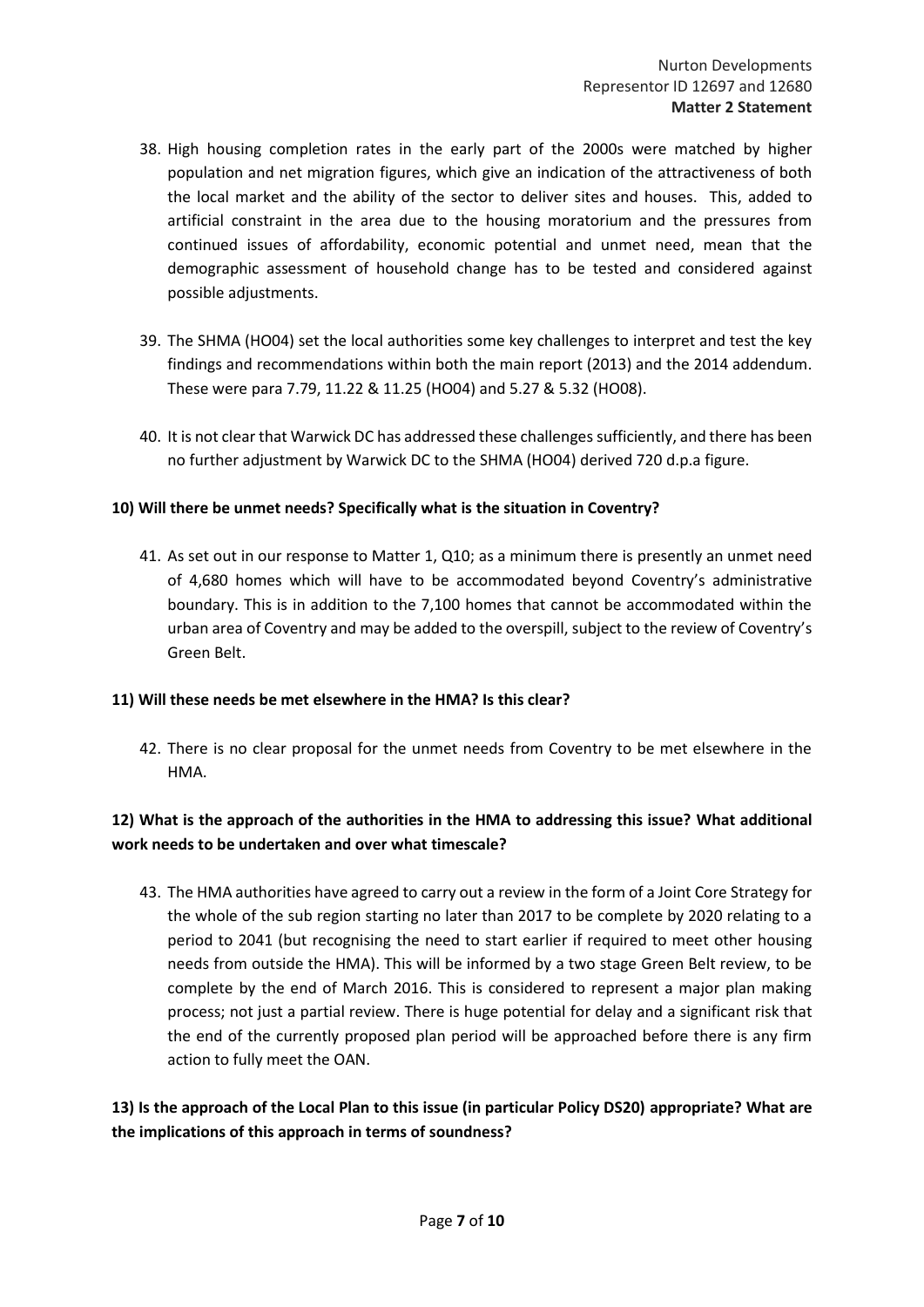44. Policy DS20 provides the circumstances for a lengthy review of the Local Plan, which will only be prompted once the housing needs have already arisen. It is not possible for the Council to include a reserve sites policy, as was accepted in Stratford upon Avon District (see our response to Matter 1, Q14), so there is no flexibility to adapt to rapid change. As such, the Plan is considered unsound.

## **14) What is the specific basis for the figure for OAN in Warwick District? Is it justified and appropriate?**

- 45. Warwick DC published a draft plan in 2013 with a housing target of 683 d.p.a (12,300 total) for 2011 – 2029, prior to the completion of the JSHMA (HO04). The SHMA (HO04) recommended (para 11.24 & Table 97) a minimum provision for Warwick of 660 d.p.a. and an assessed need of 720 d.p.a.
- 46. This uplift was based on a recognition of a need to address stronger household formation and reduction in overcrowding, and a higher potential delivery of affordable housing at the wider sub regional level.
- 47. The submission Local Plan (LP23a) para 2.20 contains a very brief reference to the plan's rationale for the target it adopts. There is a lack of ownership of the evidence, and a lack of adjustment to take into account the best and most up to date evidence. Most crucially the figures proposed by the plan build in artificial constraint which is a legacy of the housing moratorium, and its effects on population and migration growth.

## **15) Is the level of housing planned in the Local Plan sufficient to meet OAN in the District? And in the HMA?**

48. There are clear issues of unmet need from outside the HMA (Birmingham) and across it (Coventry). The impact of skewed assumptions arising from the impact of the housing moratorium and subsequent national recession on local population change and housing market dynamics are relevant to the overall area. The dampening effect from Stratford and Warwick should have been more fully explored in the SHMA work.

#### **16) What would be the implications for population change, migration and employment growth?**

49. The impact of the RSS policy of constraint is clear in the impacts on the levels of population and migration change experienced in the second half of the 2000s. This remains a salutary lesson of setting housing targets at the appropriate level, to support national growth and local economic prosperity.

## **17) Is the level of housing planned appropriate? Should it be increased or decreased? If so to what level and on what basis?**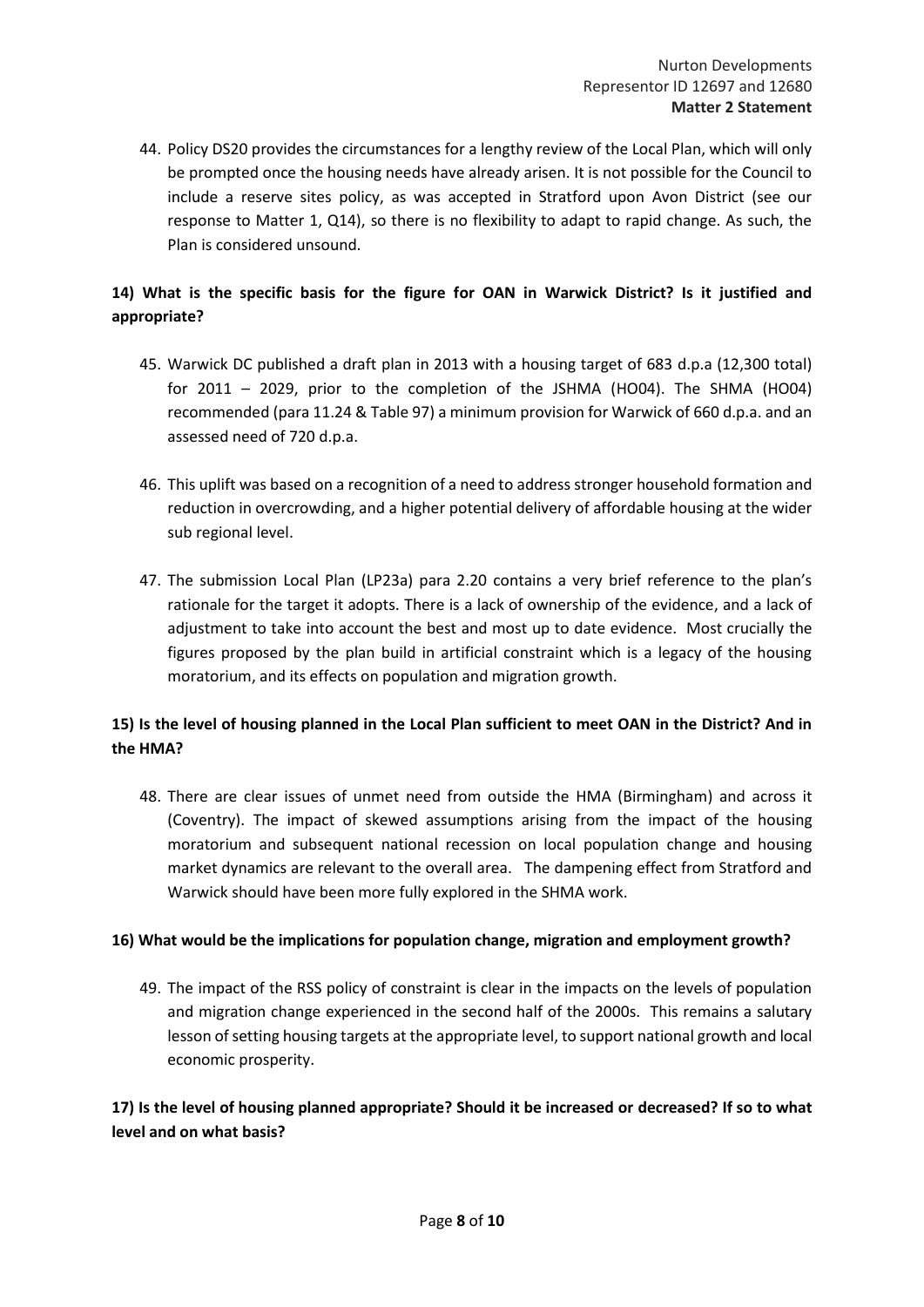- 50. The housing requirement does not support the Council's own economic growth aspirations, and there is no clear adjustment to reflect the strength of local economic performance of the Warwick economy.
- 51. There is no clear additional adjustment to meet acknowledged affordability issues (other than the SHMA (HO04) adjustment of an extra 60 (d.p.a.) to allow for household formation adjustment and constraint.
- 52. There is no clear bridging document between the work in the SHMA and the plan itself, showing how Warwick DC have used or interpreted the evidence available to them.
- 53. There is acknowledgment in the SHMA but not enough of a response in the plan of the serious issues of unmet need from both outside the SHMA area (from the Birmingham area) and within it (Coventry).
- 54. Consideration should also be given to specific sub regional level scenarios being developed to test out continuing higher levels of international migration gain, focused on Coventry.
- 55. There are flaws in the technical work of the SHMA, chiefly the use of the 2011 interim sub national population projections and the headship rate assumptions used in the SHMA (HO04).
- 56. There is insufficient weight or discussion given to the continuing impacts of the Housing Moratorium (2005-2009), this has had a skewing effect on both migration and population assumptions used to project future need.
- 57. The main difference between the SHMA and SHMA addendum work is that the newer more up to date study does not make an uplift adjustment to the demographic base scenario. It adjusts the overall figure upwards, but this is as a result of the new inputs form the 2012 population projections.
- 58. The technical work should be reworked to address many of these issues. If the Plan were to proceed then an indication of the scale of the likely increase needed can be hinted at from the PROJ2 scenario which looked at a ten year led migration scenario, rather than the typically used 5 year migration input.
- 59. As discussed under question 5 this gives a starting point of 725 d.p.a compared to PROJ1A with 660 d.p.a.
- 60. For the suggested 20 year period this would be 15,700 dwellings in total. If the inspector is minded this would need to be considered against conclusions on economic aspiration and market signals.
- 61. However there are flaws in the SHMA (HO04 & HO08) that means it is recommended that the issues above are best addressed by: